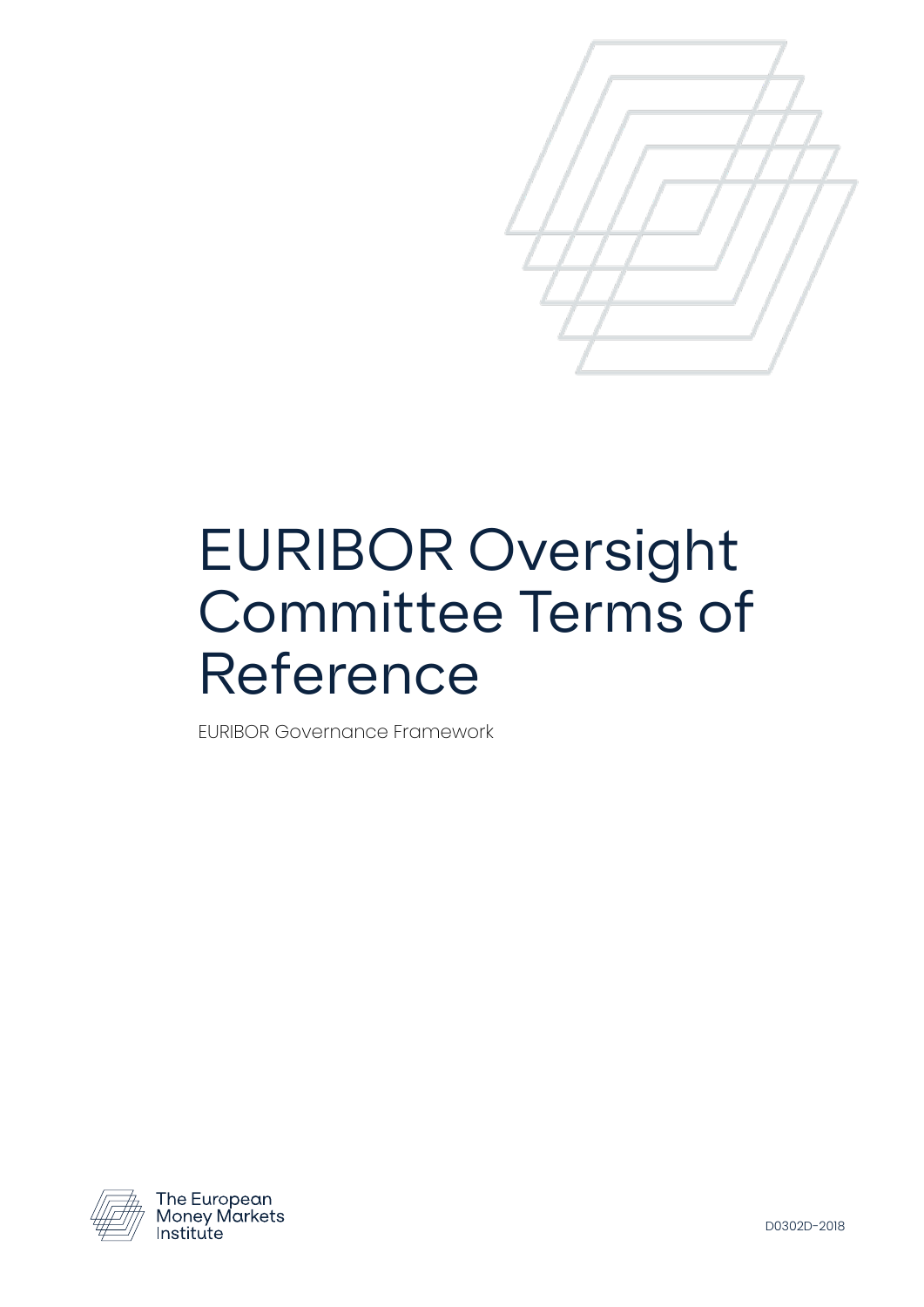# Document Information

| Document Title:       | Oversight Committee Terms of Reference                                              |                                                    |                                        |
|-----------------------|-------------------------------------------------------------------------------------|----------------------------------------------------|----------------------------------------|
| <b>EMMI</b> reference | D0302D-2018                                                                         |                                                    |                                        |
| Approved By:          | <b>EURIBOR Oversight Committee</b><br><b>Board of Directors</b><br>General Assembly | Approval Date:<br>Approval Date:<br>Approval Date: | 13 11 2018<br>29 11 2018<br>13 12 2018 |
|                       | <b>EURIBOR Oversight Committee</b>                                                  | Approval Date:                                     | 26 04 2022                             |
|                       | <b>Board of Directors</b>                                                           | Approval Date:                                     | 17 05 2022                             |



The European<br>Money Markets<br>Institute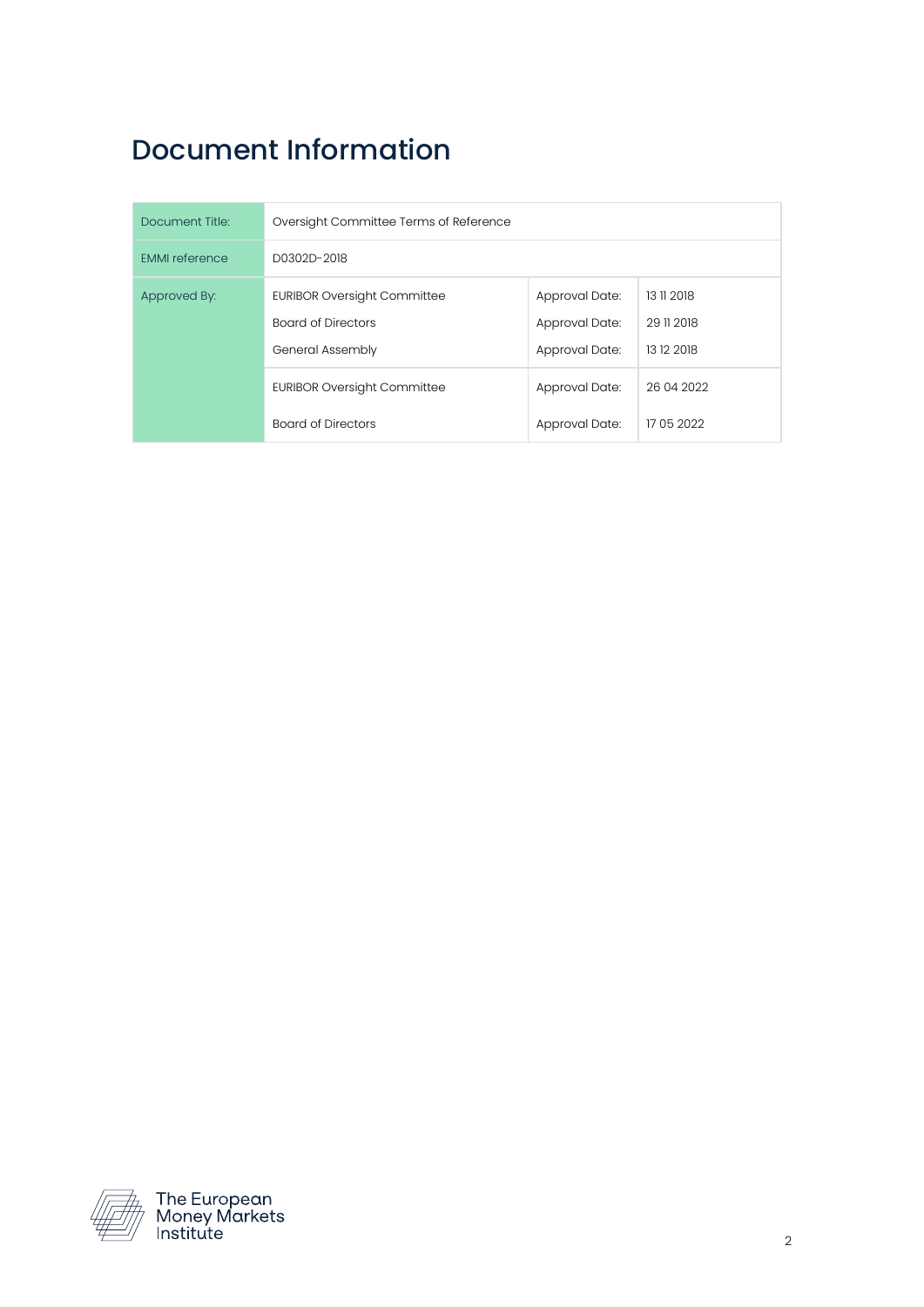# **Table of contents**

| 1. |      |  |  |  |  |  |
|----|------|--|--|--|--|--|
|    | 1.1. |  |  |  |  |  |
|    | 1.2. |  |  |  |  |  |
| 2. |      |  |  |  |  |  |
|    | 2.1. |  |  |  |  |  |
|    | 2.2. |  |  |  |  |  |
|    | 2.3. |  |  |  |  |  |
|    | 2.4. |  |  |  |  |  |
|    | 2.5. |  |  |  |  |  |
| 3. |      |  |  |  |  |  |
|    | 3.1. |  |  |  |  |  |
|    | 3.2. |  |  |  |  |  |
|    | 3.3. |  |  |  |  |  |
|    | 3.4. |  |  |  |  |  |
|    | 3.5. |  |  |  |  |  |

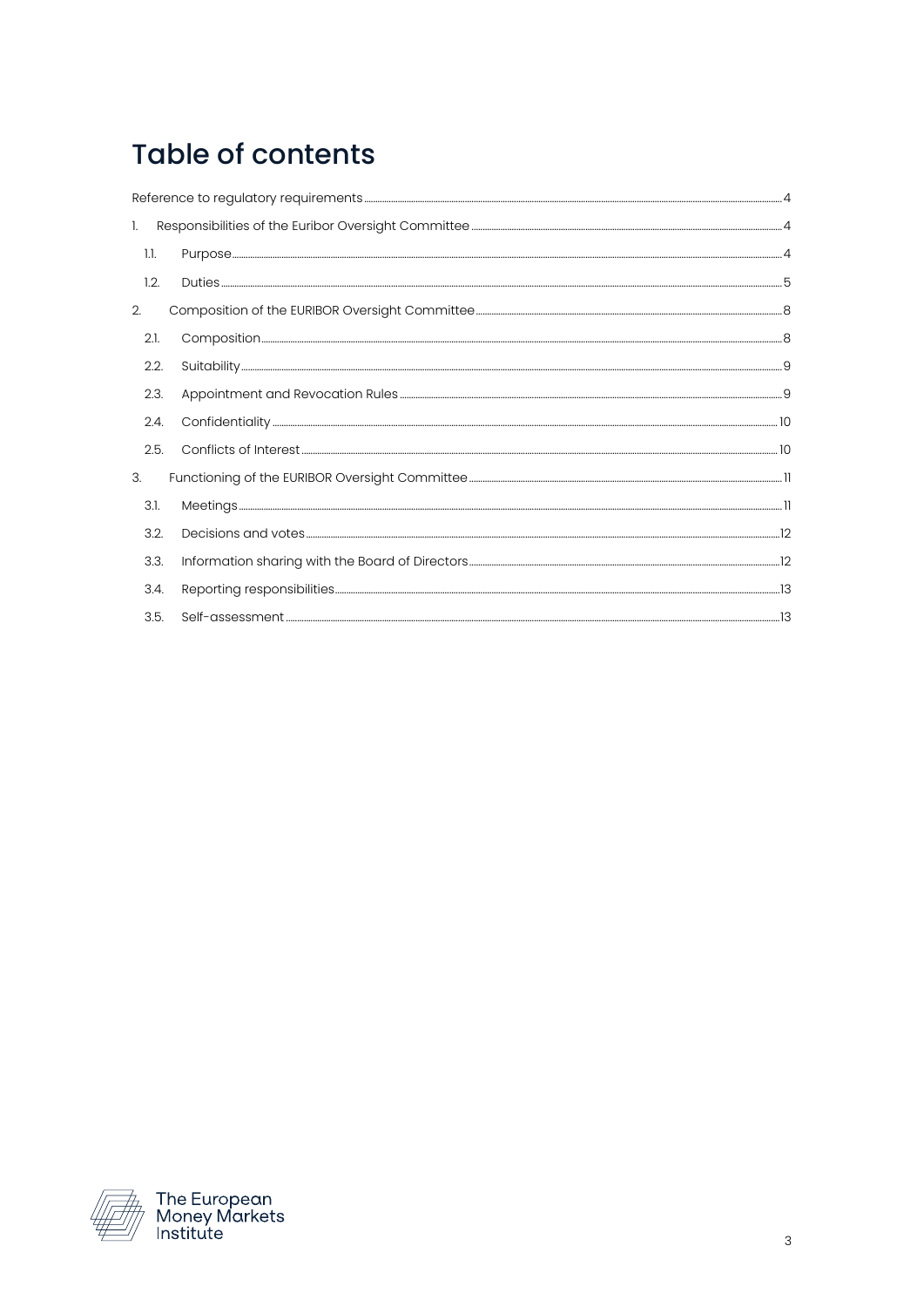# <span id="page-3-0"></span>Reference to regulatory requirements

For ease of reference, next to each paragraph in all documents of the EURIBOR Governance Framework, EMMI includes an explicit mention to the applicable EU BMR requirement, e.g.

- BMR 5, 3(c) Refers to article 5, paragraph 3, point (c) in the Regulation (EU) 2016/1011 of the European Parliament and of the Council (EU BMR).
	- Annex 1 Reference to Annex 1 on interest rate benchmarks in the EU BMR.

Furthermore, in case the requirement arises from regulatory technical standards (RTS) adopted by the European Commission, EMMI refers to the RTS by indicating the article for which it provides further specification, e.g.

RTS 5, 2.1 Refers to article 2.1 of the Commission Delegated Regulation (EU) 2018/1637 on the RTS further specifying the requirements in EU BMR article 5 on procedures and characteristics of the oversight function, or any amendment thereto.

In case the corresponding RTS includes an annex complementing its main text, reference to the annex will be made applying the same logic, e.g.

Annex 5.1 Refers to article 1 in the annex to the RTS article further specifying the requirements of EU BMR article 5.

## <span id="page-3-1"></span>1. Responsibilities of the Euribor Oversight **Committee**

#### <span id="page-3-2"></span>1.1. Purpose

| <b>BMR 5, 1</b><br><b>BMR 5, 4</b><br>RTS 5, 2.1 | 1. | The EURIBOR Oversight Committee is an independent committee established<br>by the European Money Markets Institute (EMMI) that exercises an independent<br>oversight of all aspects of the provision of the EURIBOR benchmark, including<br>those concerning its governance and methodology.       |
|--------------------------------------------------|----|----------------------------------------------------------------------------------------------------------------------------------------------------------------------------------------------------------------------------------------------------------------------------------------------------|
| <b>BMR 5, 2</b><br>RTS 5, 3.1(a)                 | 2. | The procedures and governance arrangements related to the composition,<br>duties and functioning of the Oversight Committee are established in the<br>present Terms of Reference.                                                                                                                  |
|                                                  | 3. | These Terms of Reference are based on the EU BMR <sup>1</sup> Article 5 ('Oversight<br>function requirements'), Annex I (3) ('Interest rate benchmarks') and related<br>regulatory technical standards (RTS). They have been adjusted based on the<br>complexity and use of the EURIBOR benchmark. |
| RTS 5, 3.1(a)                                    | 4. | These Terms of Reference form an integral component of the Governance<br>Code of Conduct and have been adopted on 13 December 2018 by the EMMI<br>Assembly (hereinafter, the General Assembly), following a<br>General                                                                             |

<sup>1</sup> Regulation (EU) 2016/1011

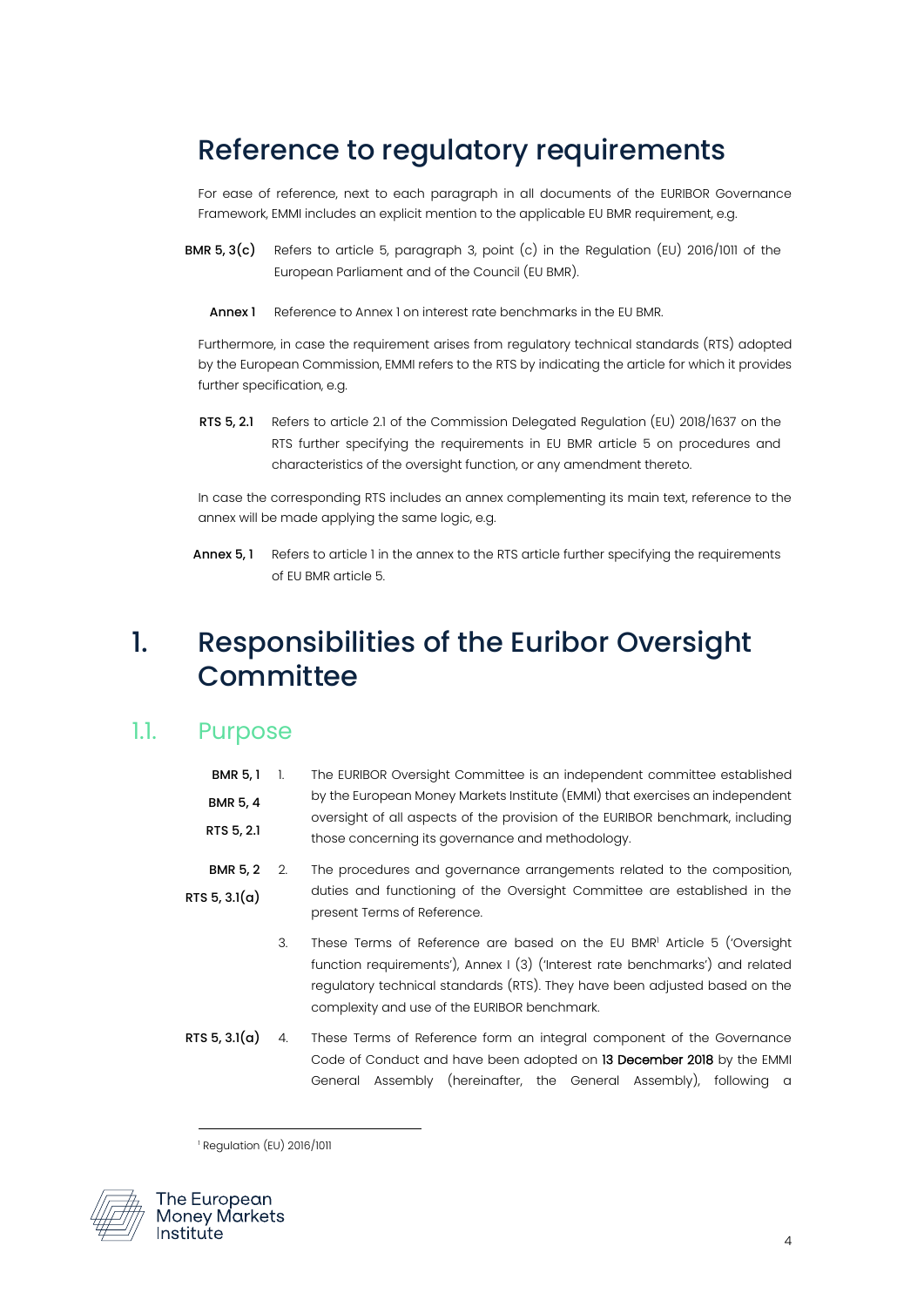recommendation by the EMMI Board of Directors (hereinafter, the Board). They shall be reviewed if and when appropriate.

#### <span id="page-4-0"></span>1.2. Duties

General requirements:

- 5. The EURIBOR Oversight Committee shall ensure oversight of all aspects of the provision of the EURIBOR benchmark, including those concerning its governance and methodology.
- 6. The EURIBOR Oversight Committee shall promote the implementation of the Governance Framework, check compliance, monitor its effectiveness and propose changes.
- 7. The EURIBOR Oversight Committee shall also monitor market developments.
- Annex 5 8. The EURIBOR Oversight Committee shall have the possibility to create subcommittee(s), working group(s), task force(s) to perform a subset of the oversight responsibilities and tasks, provided that the Chairperson remains responsible for the overall direction and coordination of the Oversight Committee and for interaction with the Board and the competent authority.
- RTS 5, 3.1(j) 9. To carry out their duties, the EURIBOR Oversight Committee shall be supported by EMMI's staff. The EURIBOR Oversight Committee shall have direct access to the information pertinent to the proper performance of its duties and can dispose of all resources necessary to perform its tasks.

Regarding panel banks:

- 10. To define and review the size and composition of the panel of contributing banks, in order to ensure that the overall panel provides a representative selection of the institutions active in the euro money market.
- 11. To monitor the adequacy of the criteria to qualify for and stay on the panel, as defined in the Benchmark Determination Methodology (BDM), and propose, where necessary, changes to these criteria.
- 12. To define the procedure for selecting panel banks and decide on individual applications according to the voting rules described in paragraph [69.](#page-11-2)
- 13. To monitor that panel banks satisfy the applicable requirements to qualify for and stay on the panel. For this purpose, the EURIBOR Oversight Committee may, at any time, request panel banks to provide relevant data and information regarding their participation in the panel.
- 14. To decide on the suspension and/or exclusion of banks from the panel according to the voting rules described in paragrap[h 69](#page-11-2) below.

Regarding the administrator:

RTS 5, 2.2. 15. 15. To assess, and where appropriate challenge, the decisions of the administrator with regards to the provision of benchmarks to ensure the fulfilment of the

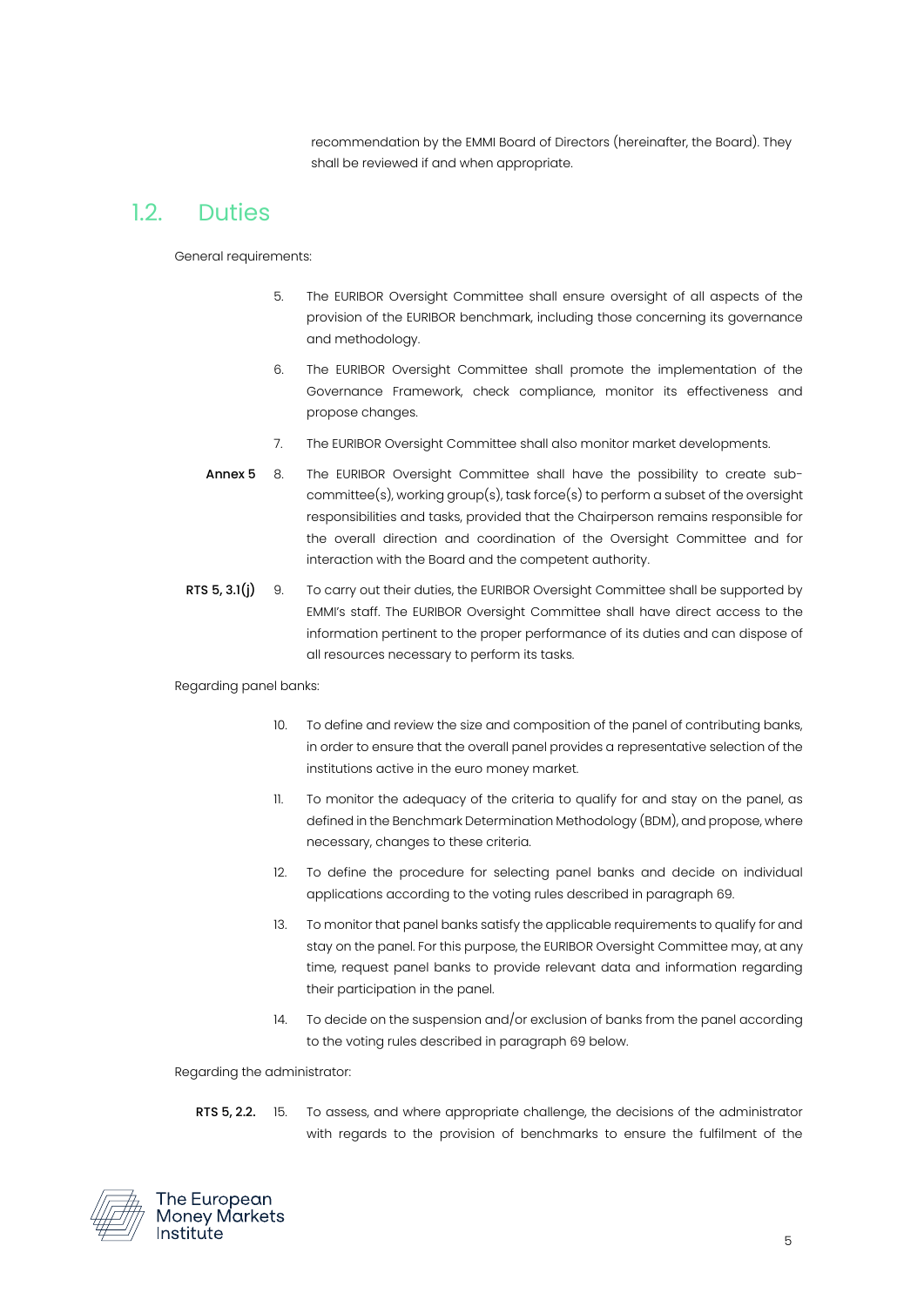requirements of the EU BMR. Without prejudice of their reporting responsibilities defined in section [3.4](#page-12-0) below, the EURIBOR Oversight Committee shall address all recommendations on benchmark oversight to the Board of Directors.

RTS 5, 2.3. 16. Where the EURIBOR Oversight Committee becomes aware that the Board has acted or intends to act contrary to any recommendations resulting from a decision of the EURIBOR Oversight Committee, it shall record this fact clearly in the minutes of its next meeting, which shall be made public. The minutes will be share with the Board of Directors prior to publication.

Regarding methodology and input data:

- BMR 5,  $3(a)$  17. To review the benchmark's definition and methodology regularly, as defined in the Benchmark Determination Methodology, and make recommendations to the Board.
- BMR 5, 3(b) 18. To define what constitutes a material change of the benchmark, to oversee such changes and ensure that stakeholder consultation procedures concerning material changes of the benchmark are performed in accordance with the EMMI Benchmarks Consultation Policy.
- BMR 5, 3(b) 19. To oversee, monitor and approve the implementation of proposed changes to the benchmark.
- BMR 5, 3(d) 20. To review and recommend fallback procedures and contingency arrangements in the event that the benchmark cannot be published, as well as any procedures for the cessation of the benchmark.
- BMR 5, 3(g) 21. To monitor the input data and contributors and EMMI's actions in challenging or validating contributions of input data.

Regarding control framework, management and operation of the benchmark:

- **BMR 5, 3(c)** 22. To oversee the benchmark determination process and ensure it remains transparent.
- BMR 5, 3(c) 23. To oversee the administrator's control framework, management and operation of the benchmark.
- BMR 5, 3(c) 24. To enforce compliance with the Code of Obligations of Panel Banks (COPB) by adopting the necessary measures and sanctions available.
- BMR 5, 3(e) 25. To oversee third parties involved in the benchmark provision. In particular, to require the calculation agent to implement and operate under an appropriate control framework so that it fulfills its obligations under the Code of Obligations of Calculation Agent (COCA). To monitor adherence by the calculation agent to such a framework, the Oversight Committee can request information from the calculation agent and will ensure confidentiality of all non-public data supplied.

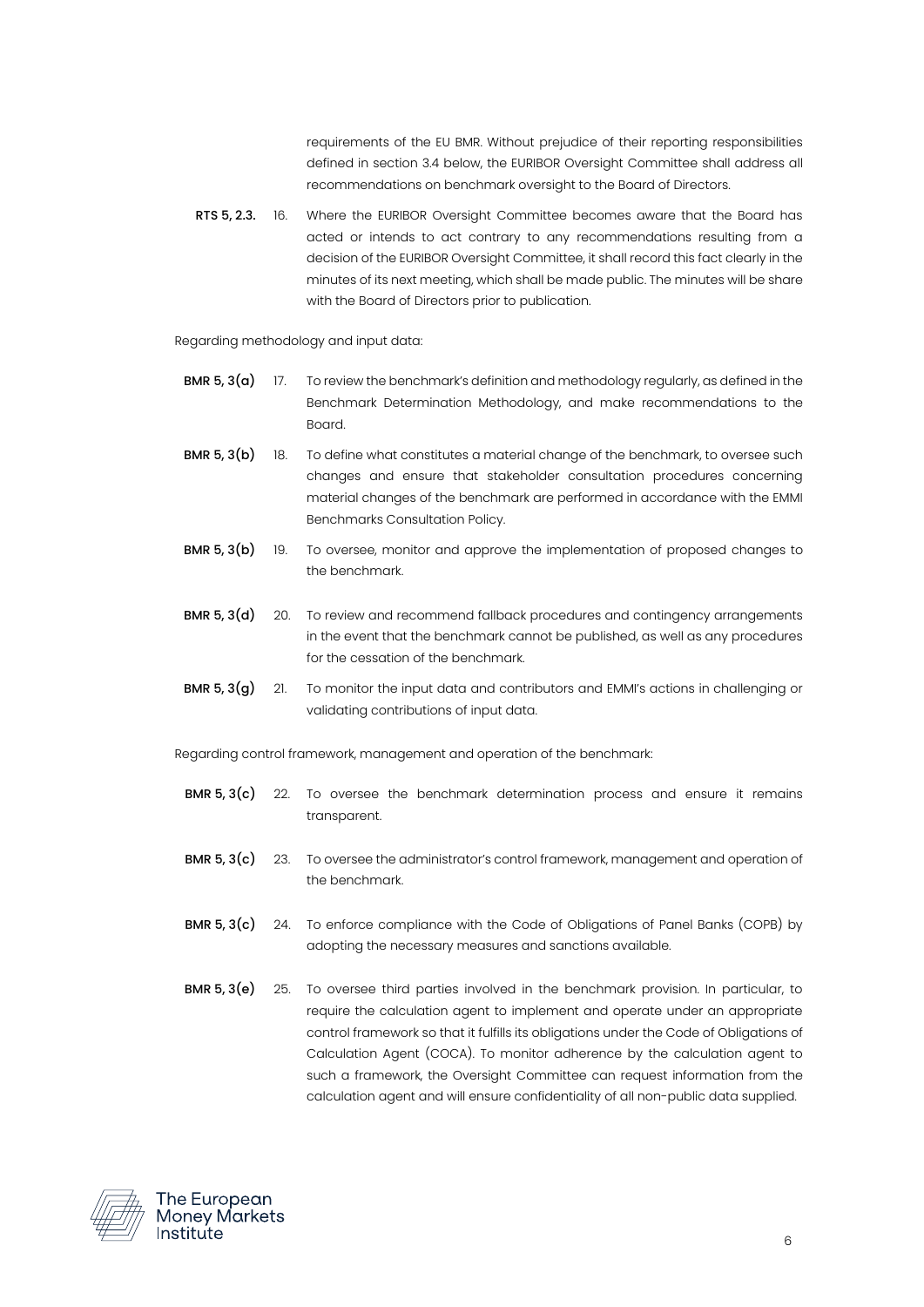- BMR 5, 3(f) 26. To assess EMMI's internal and external audits related to the EURIBOR benchmark's governance and design, the integrity of its determination and its control framework and monitor the implementation of recommendations or remedial actions identified in those reviews.
	- 27. To address complaints following the escalation procedure described in the EMMI Complaints Policy.
- RTS 5, 3.1(1) 28. To address, without undue delay, potential failures of compliance with the Code of Obligations of Panel Banks (COPB) and related policies and procedures, by adopting necessary measures, and, if necessary, by reporting any irregularities, or misconduct by panel banks of which it becomes aware.
- RTS 5, 3.1(j) 29. To carry out the necessary controls (including consistency and plausibility checks), the EURIBOR Oversight Committee can request information from panel banks, and will ensure confidentiality of all non-public data supplied.

#### Regarding sanctions

- BMR 5, 3(h) RTS 5, 3.1(l) 30. The EURIBOR Oversight Committee shall be the adjudication body with respect to compliance with the Code of Obligations of Panel Banks (COPB) and shall have the right to impose sanctions for violations of the Code. The adjudication decision and any sanctions imposed shall be recorded in the minutes of the corresponding EURIBOR Oversight Committee meeting in which the issue was discussed.
	- 31. Before the EURIBOR Oversight Committee takes an adjudication decision, the parties concerned shall be given due opportunity to present their arguments and provide a defense against any allegations to the Committee. If the EURIBOR Oversight Committee decides to remove a bank from the panel, it will provide a written explanation for such decision to the bank concerned.

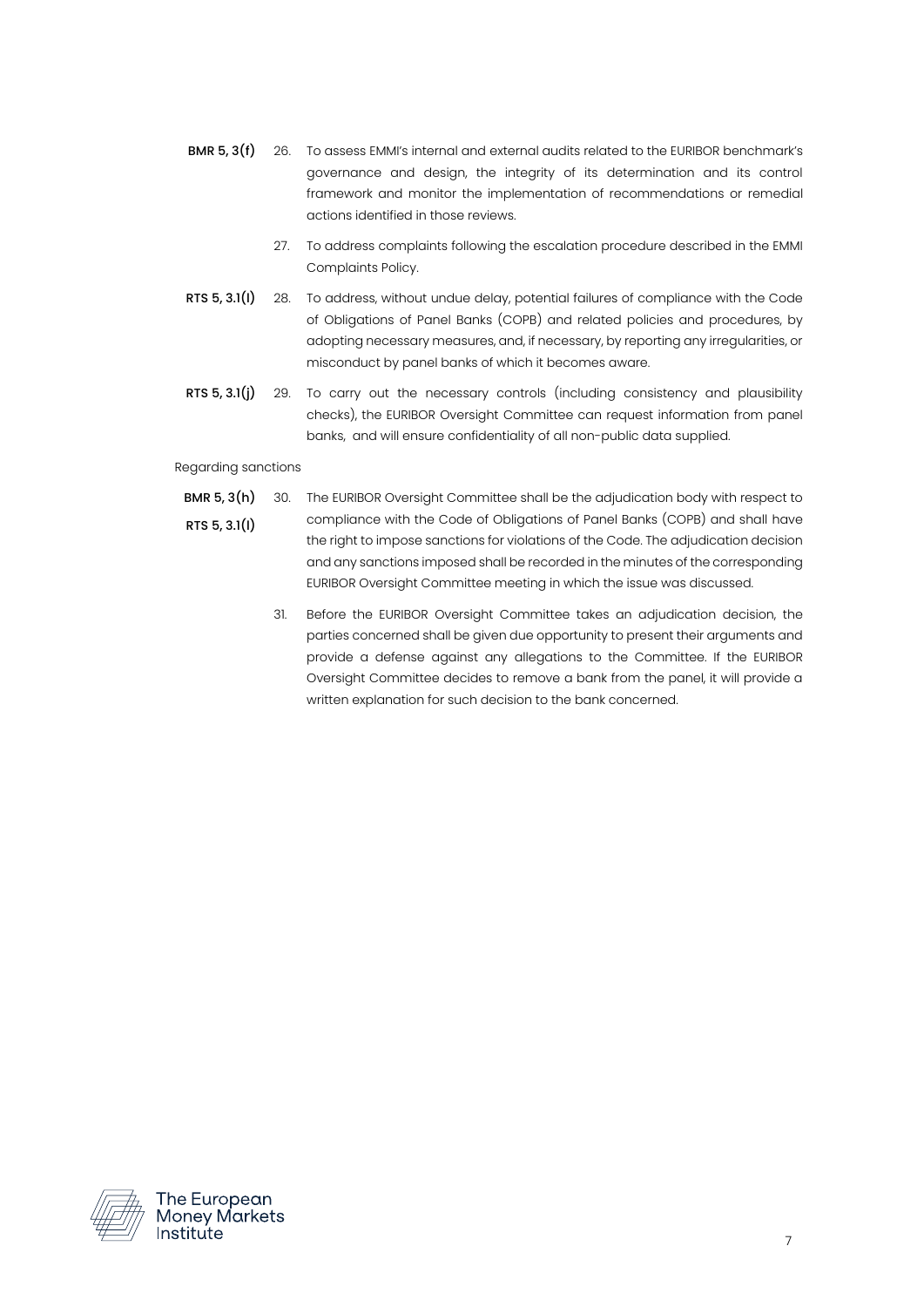# <span id="page-7-0"></span>2. Composition of the EURIBOR Oversight **Committee**

#### <span id="page-7-1"></span>2.1. Composition

- RTS 5, 1.2 32. The EURIBOR Oversight Committee is composed of a balanced representation of Annex 5, 1 stakeholders, including members directly or indirectly affiliated to supervised entities that use the benchmark, contributors and other external stakeholders, such as market infrastructure operators, as well as independent experts.
- Annex 5, 1 33. The CEO of EMMI shall be an ex-officio member of the Oversight Committee with no voting rights. He/she may appoint a representative within EMMI's staff in case of absence.
- RTS 5, 1.5 34. The composition of the EURIBOR Oversight Committee shall be diversified to ensure that voting members directly or indirectly affiliated to panel banks always represent a minority of its membership and voting quorum.
- RTS 5, 1.5 35. The EURIBOR Oversight Committee will consist of a minimum of ten members. If the EURIBOR Oversight Committee is composed of less than ten members, the Chairperson and EMMI's CEO will make best efforts to propose without undue delay the appointment of additional members to bring the composition of the EURIBOR Oversight Committee to ten members.
- <span id="page-7-2"></span>RTS 5, 1.6 36. Representatives of the Board shall not be members but may be invited to attend meetings by the Chairperson as observers.
- RTS 5, 1.6 RTS 5, 3.1(c) 37. The Chairperson of the EURIBOR Oversight Committee may permit one or more persons, including representatives of the Board, members of the EMMI staff and service providers, to join specific agenda items in meetings of the EURIBOR Oversight Committee as guests or observers on an ad hoc basis, to provide their expertise and technical input on specific topics. Guests or observers may be required to sign a declaration of interest and confidentiality agreements. Guest and observers shall not have voting capacities.
- RTS 5, 3.1(e) 38. The Chairperson of the EURIBOR Oversight Committee will be responsible for its overall direction and coordination and for acting as the contact point for EMMI's CEO, the Board and the competent authority for any issue related to the oversight function of the benchmark.
- RTS 5, 3.1(k) 39. The Chairperson has the responsibility of welding a group of capable individuals into an effective committee. He/she will be responsible for managing any disputes within.
- Annex I,  $3(a)$ RTS 5, 3.1(f) 40. The list of members of the EURIBOR Oversight Committee will be publicly available, together with their individual biographies and their declarations of interests.

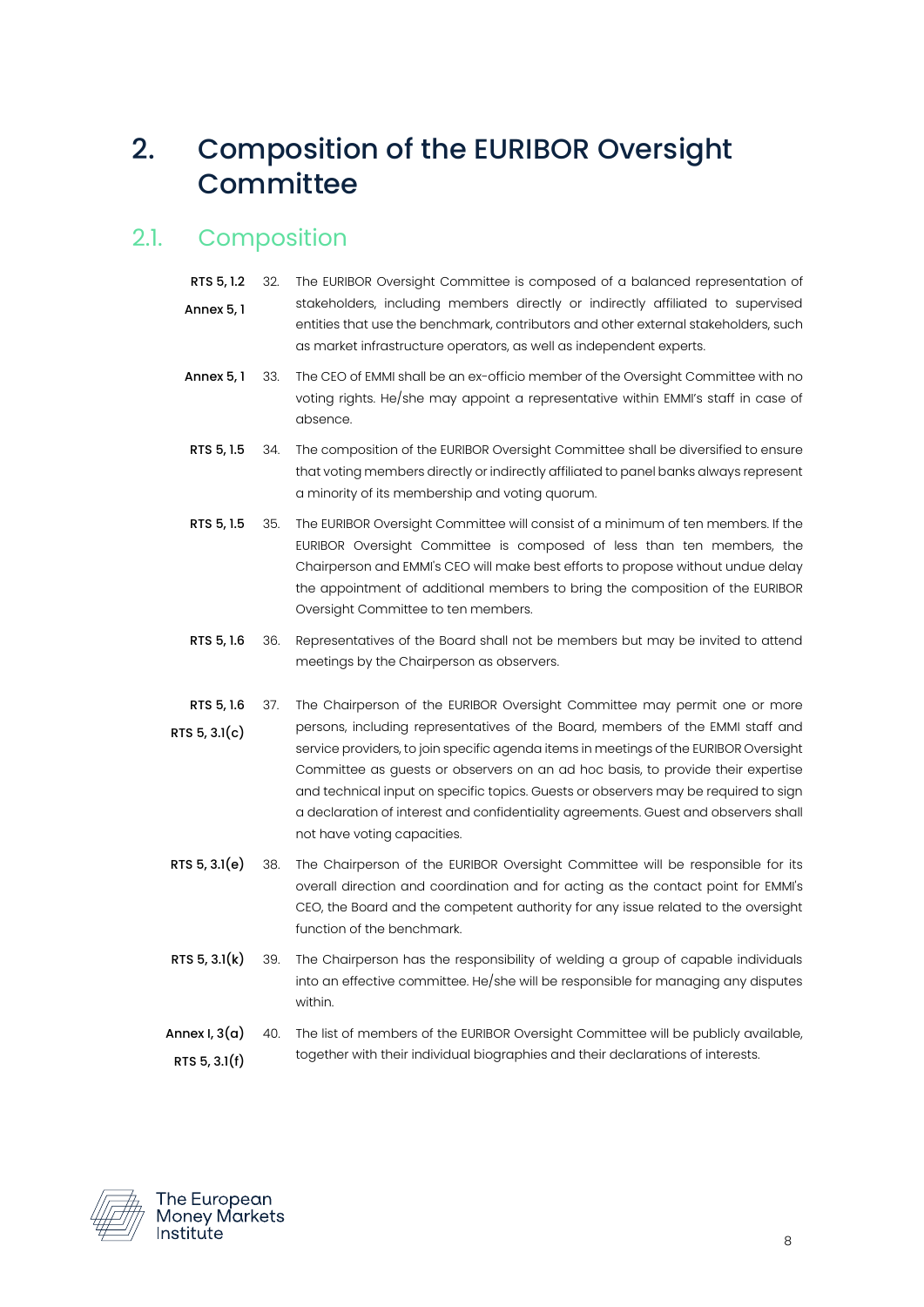#### <span id="page-8-0"></span>2.2. Suitability

- RTS 5, 1.3 41. The EURIBOR Oversight Committee shall be composed of members that together have the skills and expertise appropriate to the oversight of the provision of EURIBOR and to the other responsibilities the EURIBOR Oversight Committee is required to fulfil.
- RTS 5, 3.1(b) 42. The below list of necessary and desirable skills should be collegially met within the EURIBOR Oversight Committee:
	- An appropriate knowledge of the underlying market or economic reality the benchmark seeks to measure;
	- Outstanding knowledge of the financial markets, in particular of the financial instruments using interest rate benchmarks;
	- Strong understanding of the consequences related to changes in benchmarks in terms of risk, impact and stakeholder behaviour in financial markets;
	- Outstanding knowledge of the functioning, composition, use, and technical aspects of financial indices used as benchmarks;
	- Good knowledge of regulatory requirements for financial benchmarks, in particular the EU BMR and IOSCO Principles.
- RTS 5, 3.1(b) 43. The Chairperson of the EURIBOR Oversight Committee should possess (i) a high degree of expertise in the financial industry, (ii) proven records of integrity, professionalism and independence, and (iii) sufficient time to dedicate to his/her role.
- RTS 5, 3.1(b) 44. All EURIBOR Oversight Committee members must be able to devote sufficient time to perform their role. When selecting candidates, the Board of Directors should assess the time necessary to properly exercise such mandate against the number of other mandates of the candidates.
	- RTS 5, 1.7 45. Persons who have been subject to sanctions of administrative or criminal nature relating to financial services shall not be considered for Oversight Committee membership.
		- 46. All EURIBOR Oversight Committee members should receive induction on joining the Oversight Committee. Training sessions shall be organized on an ad-hoc basis.

#### <span id="page-8-1"></span>2.3. Appointment and Revocation Rules

- Annex I,  $3(a)$  47. This section describes the rules and procedure for nomination or removal and replacement of EURIBOR Oversight Committee members.
- RTS 5, 3.1(d) 48. The selection of potential EURIBOR Oversight Committee candidates falls under the competence of EMMI's CEO and the EURIBOR Oversight Committee Chairperson, who shall submit a list of nominations to the Board. The selection of the EURIBOR Oversight Committee Chairperson falls under the competence of EMMI's CEO after consulting all Oversight Committee members.

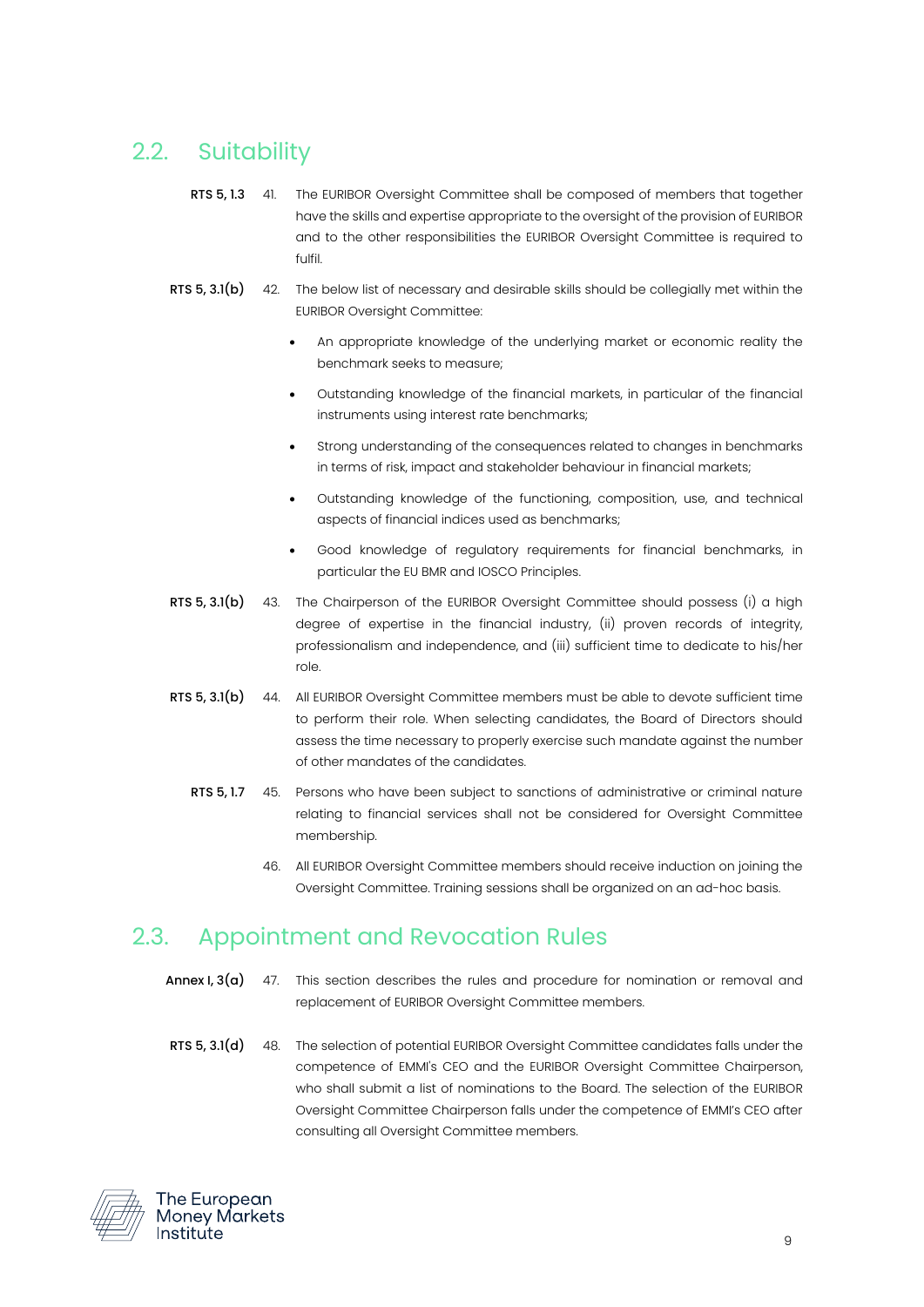- 49. The appointment or revocation of EURIBOR Oversight Committee members and Chairperson falls under exclusive competence of the Board of EMMI and requires a majority of two-thirds of the votes.
- 50. The Chairperson and all other members of the EURIBOR Oversight Committee are appointed for a three year-mandate, which can be renewed only once. This shall not apply to EMMI's CEO as ex officio member.
- RTS 5, 3.1(b) 51. The Board shall evaluate the expertise and skills of the candidates to EURIBOR Oversight Committee membership. This evaluation shall include an assessment of the candidates' profile against the criteria defined in Section 4, taking into consideration, for example, their availability due to their membership to other oversight functions. For that purpose, candidates will be required to fill in a due diligence questionnaire to demonstrate their skills, expertise, and time commitment.
- RTS 5, 3.1(d) 52. The Board may revoke any members for the following reasons:

a) The relevant supervisory or regulatory authority requests the members' removal;

b) The member was appointed as a representative of an organisation (e.g., benchmark submitter, benchmark user or other) and is no longer employed by such;

c) The member notifies his/her decision to resign from the EURIBOR Oversight Committee;

d) The member is incapable of performing the duties of his/her position in account of physical or mental incapacity;

e) The member does not attend more than three consecutive meetings (either physical or by conference call).

RTS 5, 3.1(d) 53. If a member's appointment is revoked, or if he or she ceases to be a member for any other reason before the expiry of his/her mandate, another member may be appointed by the Board.

#### <span id="page-9-0"></span>2.4. Confidentiality

- RTS 5, 3.1(n) 54. Members of the EURIBOR Oversight Committee shall act in accordance with the EMMI Confidentiality Policy.
- RTS 5, 3.1(n) 55. Members of the EURIBOR Oversight Committee shall declare adherence to the EMMI Confidentiality Policy at least on an annual basis.

#### <span id="page-9-1"></span>2.5. Conflicts of Interest

RTS 5, 1.2 56. Each of the EURIBOR Oversight Committee members should demonstrate high standards of integrity and ethics and be free of any relationship that, in the opinion of the Board or of the Conflict of Interest Oversight Committee, would interfere with their individual exercise of independent judgment.

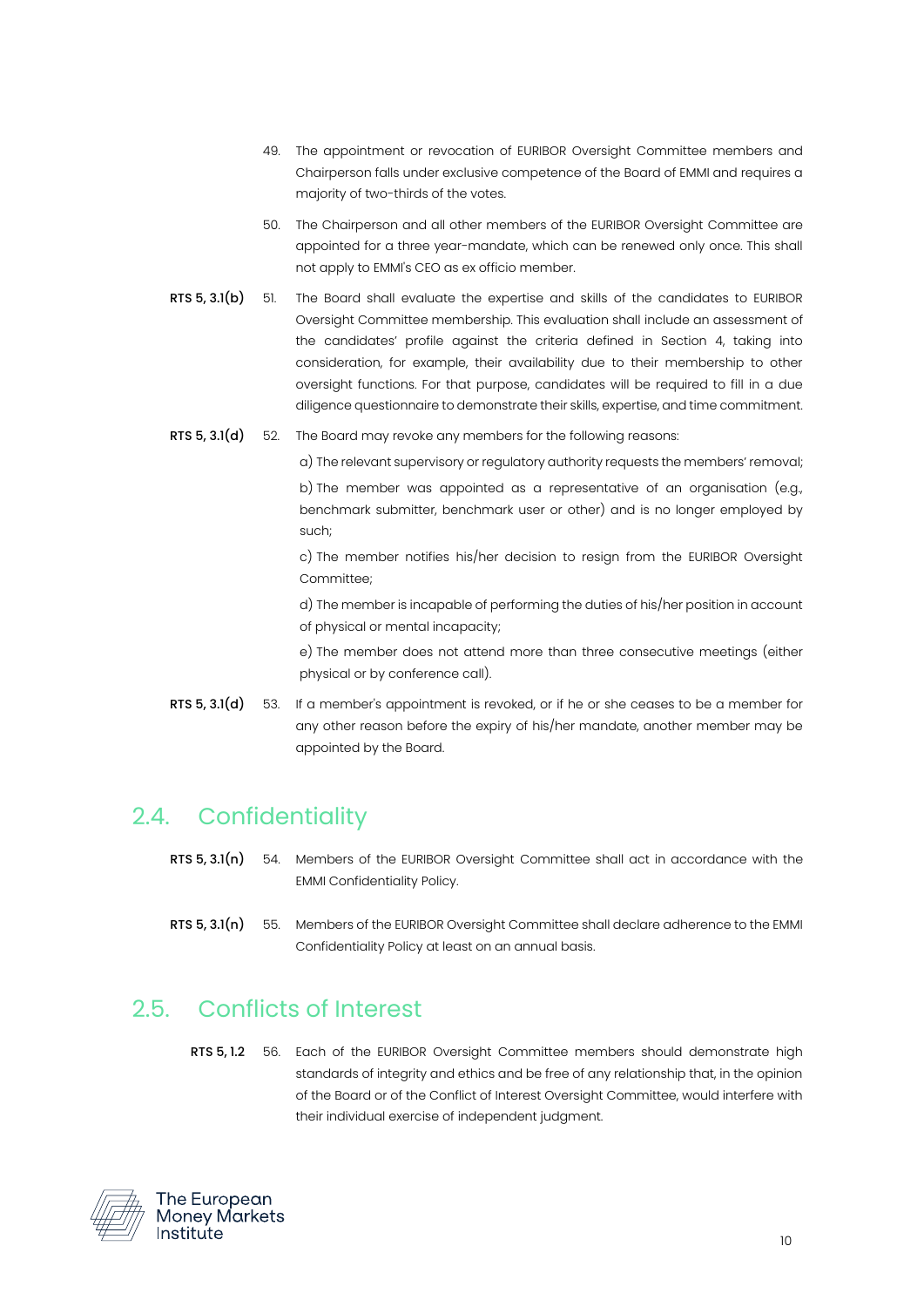- RTS 5, 1.5 57. To mitigate any potential conflicts of interest, all members are appointed on a personal basis must be independent and must not be subject to instructions from the companies or organisations to which they belong. Accordingly, each member of the Oversight Committee must submit and sign a declaration of interests whereby members shall declare any relevant interests.
- RTS 5, 3.1(h) 58. At the beginning of each meeting of the EURIBOR Oversight Committee, the Chairperson shall invite each member to consider the items set at the agenda and to consequentially disclose any particular interest they hold in relation thereto. Each particular interest so disclosed should be minuted and members with conflicting interest are personally responsible to recuse themselves from the discussion, deliberation and voting.
- RTS 5, 3.1(g) 59. Voting rights of members for decisions that would have a direct business impact on the organisations they represent may be suspended, either through members' recusal from a decision-making process, from a decision of the Chairperson of the EURIBOR Oversight Committee or upon recommendation of the Conflicts of Interest Oversight Committee.
- RTS 5, 3.1(i) 60. Similarly, members may be excluded from specific discussions in respect of which they have a conflict of interest either through members' recusal from the discussions, from a decision of the Chairperson of the EURIBOR Oversight Committee or upon recommendation of the Conflicts of Interest Oversight Committee. The exclusion from discussion shall be recorded in the minutes of the meeting.
	- 61. Each member of the EURIBOR Oversight Committee shall commit to act in accordance with the EMMI Conflicts of Interest Policy.

# <span id="page-10-0"></span>3. Functioning of the EURIBOR Oversight **Committee**

#### <span id="page-10-1"></span>3.1. Meetings

| Annex $I.3(b)$  | 62. | Meetings of the EURIBOR Oversight Committees are called by the Chairperson, at      |
|-----------------|-----|-------------------------------------------------------------------------------------|
| RTS 5, $3.1(a)$ |     | least on a quarterly basis, and are attended in person or by electronic means (e.g. |
|                 |     | teleconference and/or video conference).                                            |

- Annex I, 3(b) RTS  $5, 3.1(a)$ 63. The Oversight Committee promptly publishes the minutes of its meetings on EMMI's website after approval by its Chairperson and members.
	- 64. The Secretariat to the Oversight Committee is provided by EMMI.

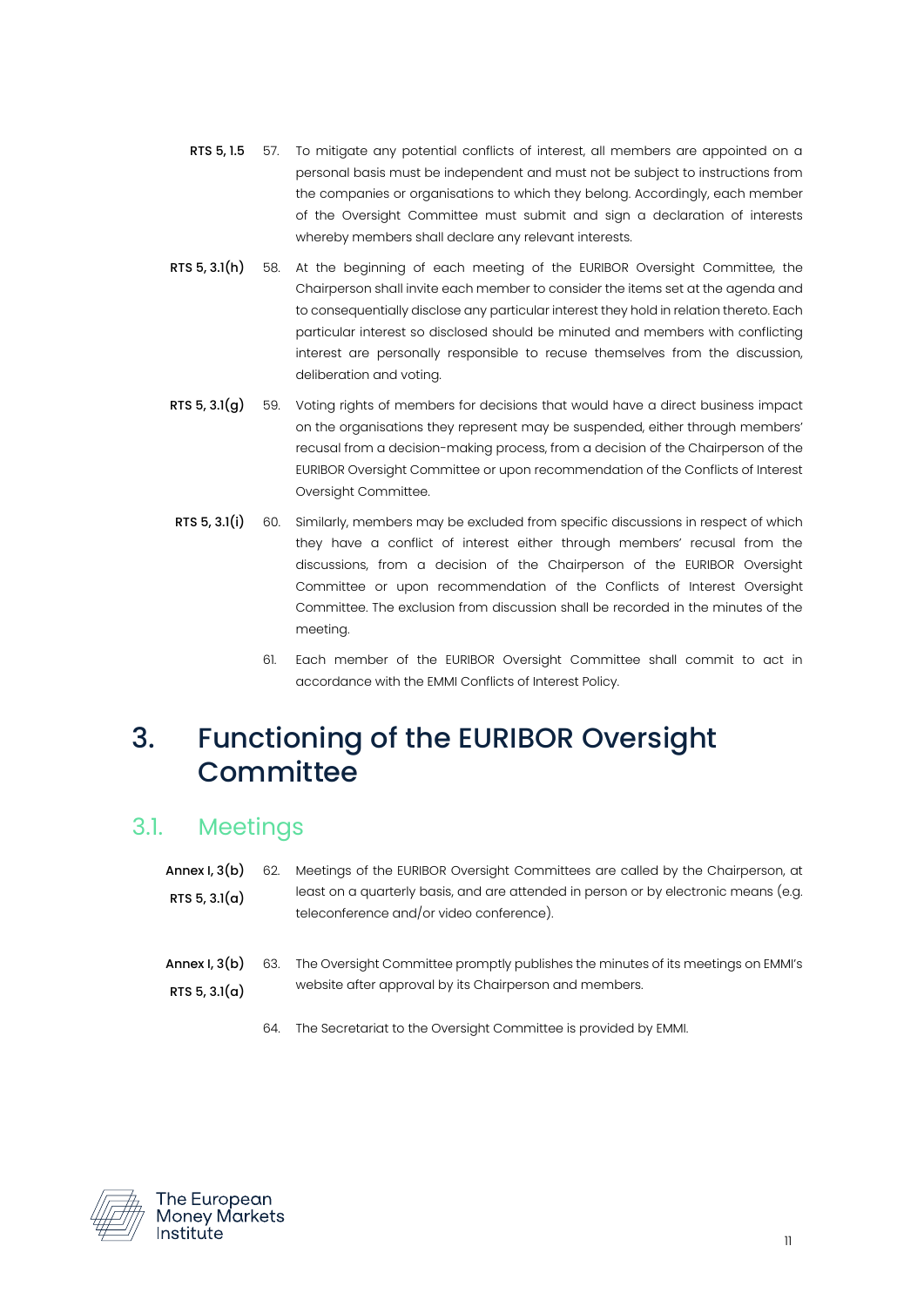### <span id="page-11-0"></span>3.2. Decisions and votes

- <span id="page-11-2"></span>RTS 5, 1.5 65. The EURIBOR Oversight Committee cannot deliberate and execute its responsibilities, tasks, and rights unless half of its members are present. The presence of non-panel bank members in a meeting shall be strictly higher than that of members directly or indirectly affiliated with panel banks.
	- 66. Each member of the EURIBOR Oversight Committee has one vote. Decisions will be taken by a simple majority of votes of the members present at meetings. In case of a tie vote, the Chairperson has a casting vote.
	- 67. Abstention votes are computed for the presence quorum but not for majority threshold.
	- 68. If the presence quorum and/or the majority of the votes cannot be obtained at a first meeting, a second meeting may be convened at the request of at least two members of the Oversight Committee. This shall be organized within two weeks after the first meeting, so that a final decision may be taken.
	- 69. The exclusion or inclusion of a panel bank is approved by a qualified majority of two-thirds of the members of the Oversight Committee
	- 70. Any member of the Oversight Committee who is prevented from attending an Oversight Committee meeting (physically or by conference call) may arrange to be represented by another Oversight Committee member, to whom he/she shall give a written proxy, by fax or email. Each member of the Oversight Committee shall however not have more than one proxy. The number of votes in favour, against and abstentions shall be systematically recorded in the minutes of the meetings.
	- 71. In exceptional circumstances, and whenever urgency and EURIBOR's interests so justify, the Oversight Committee may resolve by means of written resolution. For a written resolution to be valid, votes must be clearly expressed and decisions taken by a simple majority, unless specified otherwise in these Terms of Reference.

#### <span id="page-11-1"></span>3.3. Information sharing with the Board of Directors

- RTS 5, 3.1(a) 72. The minutes of Oversight Committee meetings shall be shared with the Board of Directors promptly after the meeting.
- RTS 5, 3.1(a) 73. Notwithstanding paragraph [36,](#page-7-2) members of the Board shall be invited to attend EURIBOR Oversight Committee meetings following a rotation system. The member of the Board attending a meeting shall report to the Board at their following meeting.
- RTS 5, 3.1(a) 74. The Chairperson of the EURIBOR Oversight Committee shall be invited by to Board for a general discussion on the functioning of the Oversight Committee at least on an annual basis.